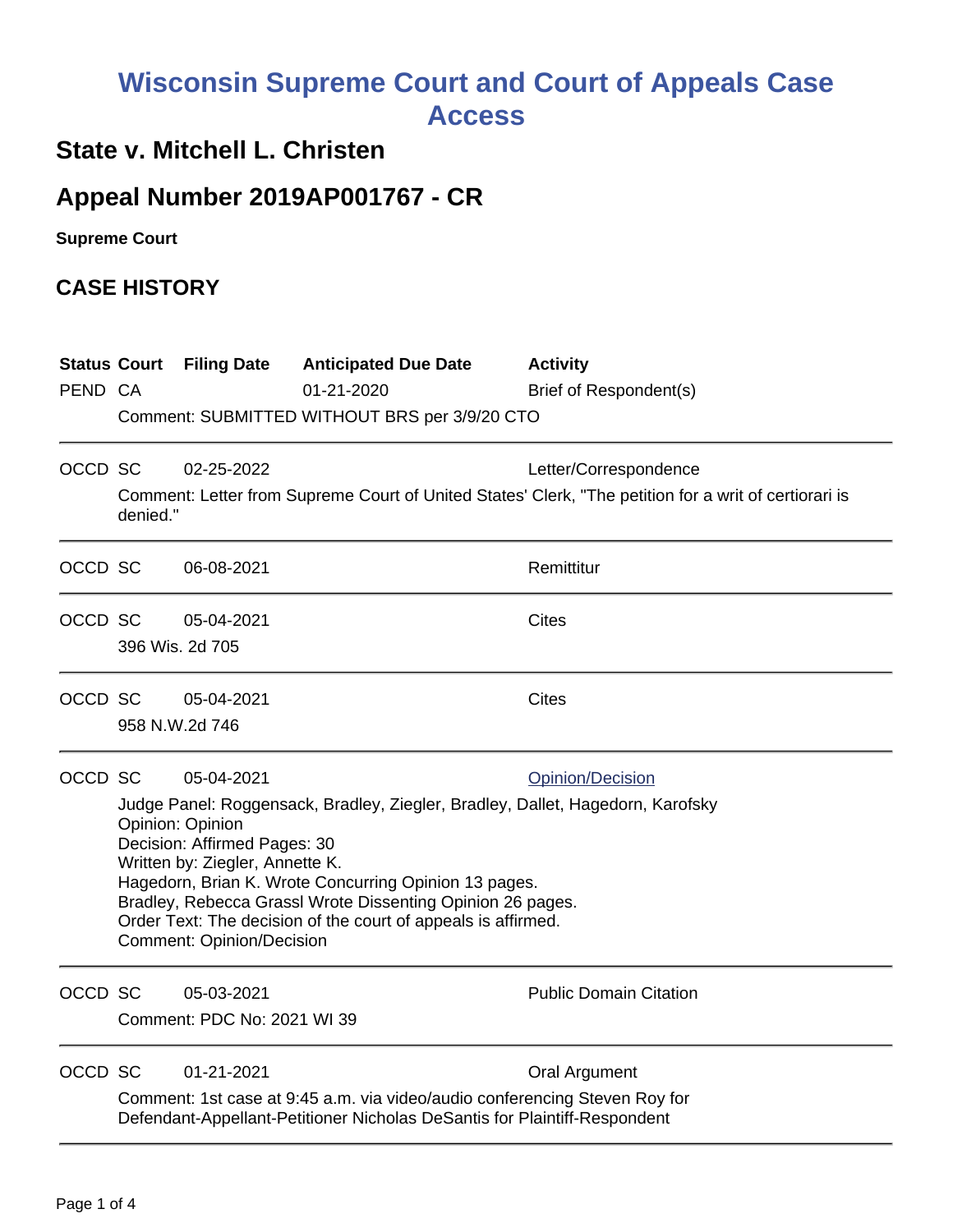| OCCD SC |                                                   | 12-14-2020                                                                                                                                                                                                           | <b>Briefs Received At State Law Library</b>                                                                                                         |
|---------|---------------------------------------------------|----------------------------------------------------------------------------------------------------------------------------------------------------------------------------------------------------------------------|-----------------------------------------------------------------------------------------------------------------------------------------------------|
| OCCD SC |                                                   | 12-07-2020                                                                                                                                                                                                           | Certificate of Filing by Mail<br>Comment: Supreme court Reply brief 22 copies mailed 12-04-2020 Certificate of Filing by Mail (BR3);                |
| OCCD SC |                                                   | 12-07-2020                                                                                                                                                                                                           | Reply Brief-Supreme Court<br><b>BR3 - Reply Brief-Supreme Court</b>                                                                                 |
| OCCD SC |                                                   | 12-02-2020<br>Comment: Appendix - Duplicate document eFiled, no action necessary.                                                                                                                                    | <b>Rejected Electronic Document</b>                                                                                                                 |
| OCCD SC |                                                   | 11-24-2020                                                                                                                                                                                                           | Response Brief-Supreme Court<br><b>Second Supreme Court Brief</b>                                                                                   |
|         | Comment: Appendix to Response Brief-Supreme Court |                                                                                                                                                                                                                      |                                                                                                                                                     |
| OCCD SC |                                                   | 11-10-2020                                                                                                                                                                                                           | Assigned-Oral Argument                                                                                                                              |
|         | OCCD SC                                           | 11-06-2020<br><b>Filed By: Nicholas DeSantis</b><br>Submit Date: 11-9-2020<br>Decision: (G) Grant<br>Decision Date: 11-11-2020<br>November 24, 2020.<br>Comment: Motion to extend time to file BR2; 11/11/2020 Order | <b>Motion for Miscellaneous Relief</b><br>IT IS ORDERED that the motion is granted. Plaintiff-respondent shall file its response brief on or before |
| OCCD SC |                                                   | 10-19-2020<br>Comment: Appellant's brief 22 copies mailed 10-16-2020                                                                                                                                                 | Certificate of Filing by Mail                                                                                                                       |
| OCCD SC |                                                   | 10-19-2020<br>Filed By: Steven Roy                                                                                                                                                                                   | <b>First Brief-Supreme Court</b><br><b>First Brief-Supreme Court</b>                                                                                |
| OCCD SC |                                                   | 10-15-2020<br><b>Comment: Nicholas DeSantis for State</b>                                                                                                                                                            | Notice of Appearance                                                                                                                                |
| OCCD SC |                                                   | 09-16-2020                                                                                                                                                                                                           | Court Changed to Supreme Court                                                                                                                      |
| OCCD SC | Court                                             | 04-30-2020<br>Comment: From AG Winn Collins; State will not file formal response to PRE unless ordered by the                                                                                                        | Letter/Correspondence                                                                                                                               |
| OCCD CA |                                                   | 04-29-2020<br>943 N.W.2d 357                                                                                                                                                                                         | <b>Cites</b>                                                                                                                                        |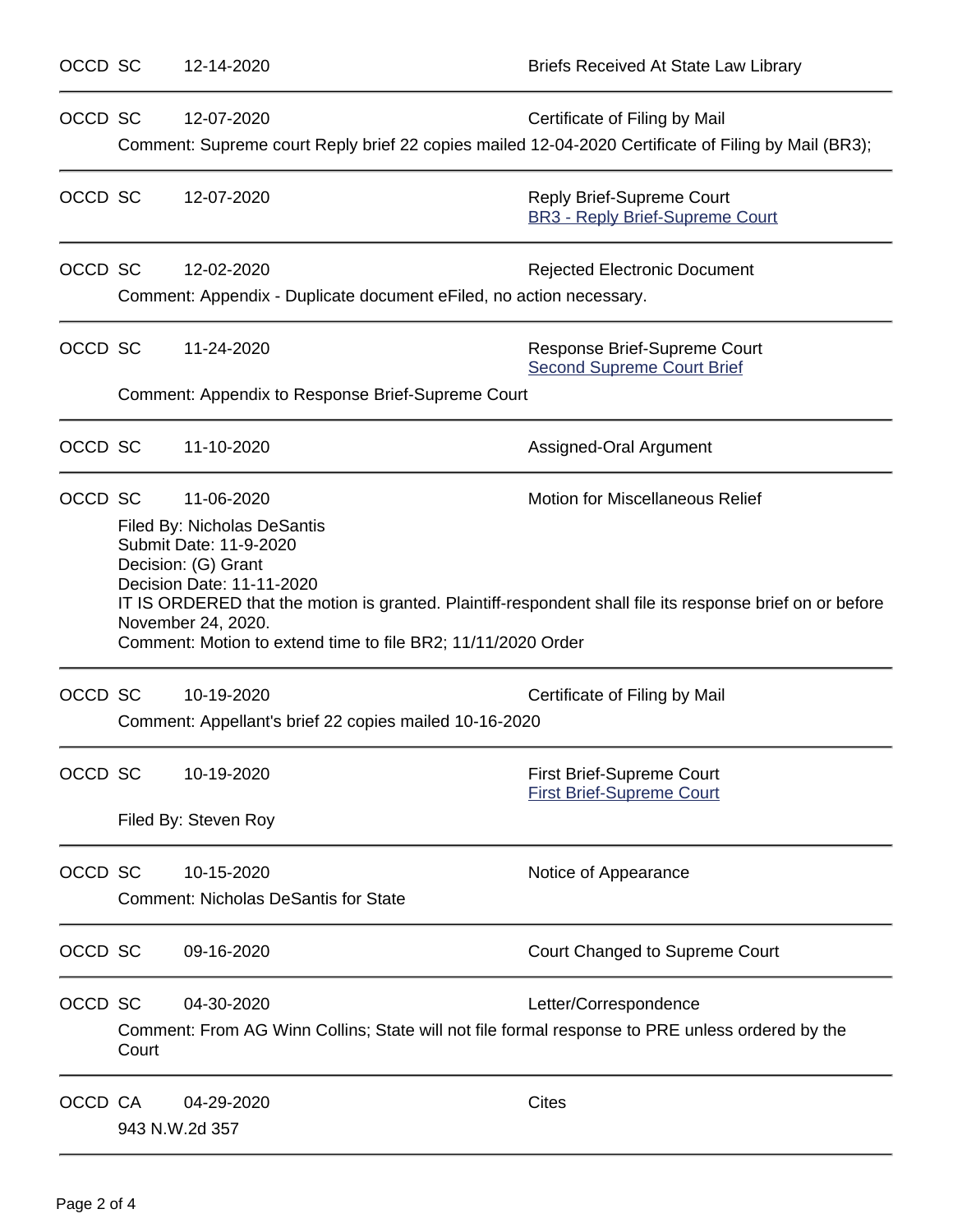| OCCD CA         |                                            | 04-29-2020                                                                                                                                                                                                                                                                                                 | <b>Cites</b>                                              |  |  |
|-----------------|--------------------------------------------|------------------------------------------------------------------------------------------------------------------------------------------------------------------------------------------------------------------------------------------------------------------------------------------------------------|-----------------------------------------------------------|--|--|
| 391 Wis. 2d 650 |                                            |                                                                                                                                                                                                                                                                                                            |                                                           |  |  |
| OCCD CA         |                                            | 04-29-2020                                                                                                                                                                                                                                                                                                 | <b>Opinion Ordered Unpublished</b>                        |  |  |
| OCCD SC         |                                            | 04-23-2020                                                                                                                                                                                                                                                                                                 | Briefs Received At State Law Library                      |  |  |
| OCCD SC         |                                            | 04-17-2020<br>Comment: SPD appointed                                                                                                                                                                                                                                                                       | Fee Waived                                                |  |  |
| OCCD SC         |                                            | 04-16-2020<br><b>Petition for Review</b><br>Filed By: Steven Roy<br>Submit Date: 4-30-2020<br>Decision: (G) Grant<br>Decision Date: 9-16-2020<br>ORD that the petition for review is granted. Briefing/Statements 30/20/10                                                                                 |                                                           |  |  |
|                 | OCCD CA                                    | 03-17-2020<br>Judge Panel: Blanchard<br>Opinion: Opinion<br>Decision: Affirmed Pages: 5<br>Order Text: Judgment affirmed.                                                                                                                                                                                  | Opinion/Decision                                          |  |  |
| OCCD CA         |                                            | 03-10-2020                                                                                                                                                                                                                                                                                                 | <b>Submitted on Briefs</b>                                |  |  |
| OCCD CA         |                                            | 03-10-2020                                                                                                                                                                                                                                                                                                 | Record and Briefs Sent to District 4                      |  |  |
| OCCD CA         |                                            | 03-04-2020<br>Sua Sponte<br>Filed By: Unassigned District 4<br>Submit Date: 3-4-2020<br>Decision: (O) Other<br>Decision Date: 3-9-2020<br>ORD that the clerk shall submit this case to the court to determine whether the appeal may be decided<br>based solely upon the appellant's brief and the record. |                                                           |  |  |
| OCCD CA         |                                            | 02-04-2020<br>Delinquent<br>Comment: New due date of connected BRS: 2-11-2020                                                                                                                                                                                                                              |                                                           |  |  |
| OCCD CA         |                                            | 12-20-2019<br>Filed By: Steven Roy                                                                                                                                                                                                                                                                         | Brief & Appx of Appellant(s)<br><b>Brief of Appellant</b> |  |  |
|                 | Comment: Appendix to Brief of Appellant(s) |                                                                                                                                                                                                                                                                                                            |                                                           |  |  |
| OCCD CA         |                                            | 10-23-2019<br>Comment: 1-2 to 118-1, ELECTRONICALLY FILED                                                                                                                                                                                                                                                  | Record                                                    |  |  |